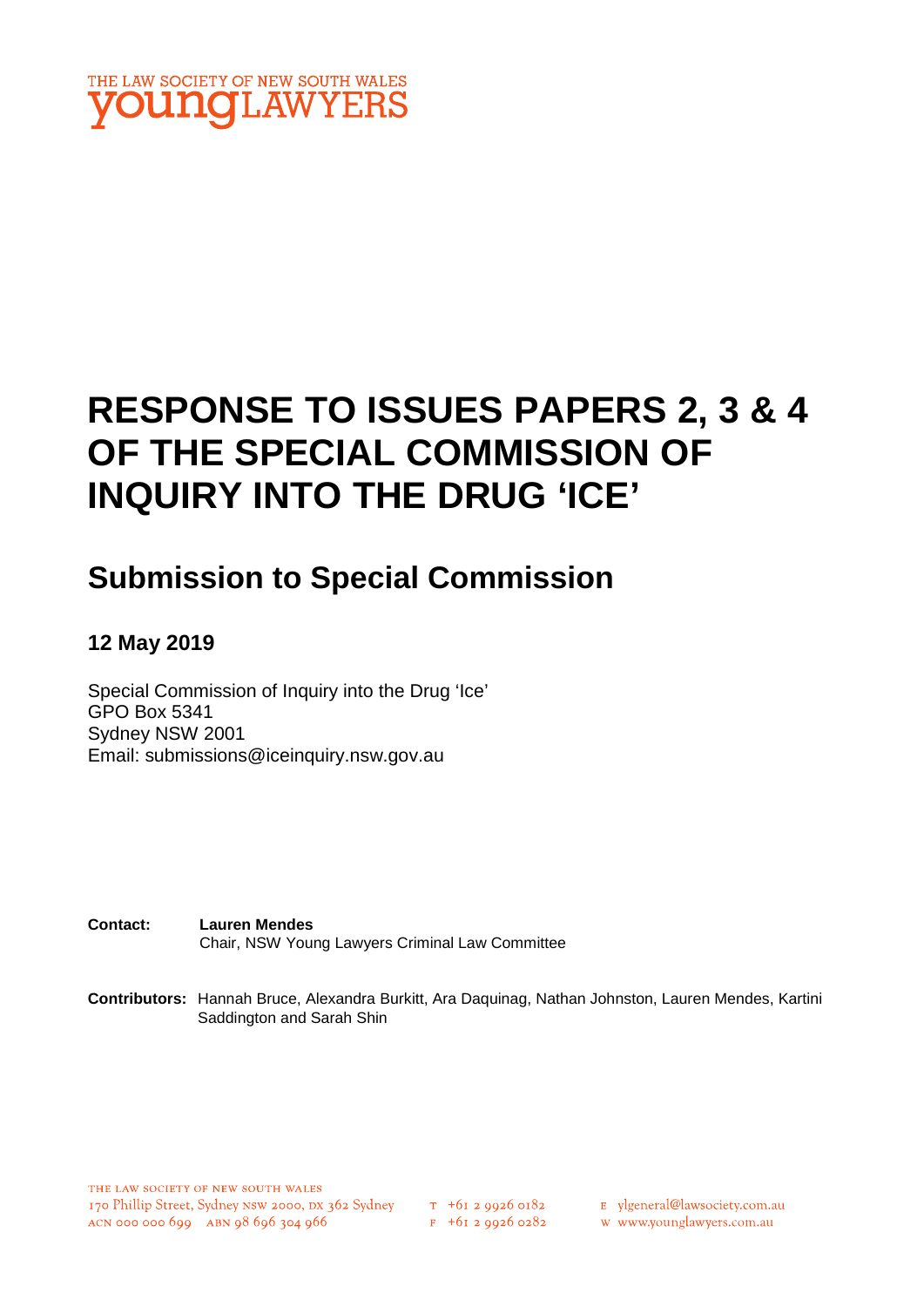The NSW Young Lawyers Criminal Law Committee (Committee) makes the following submission in response to Issues Papers 2, 3 and 4, issued by the Special Commission of Inquiry into the Drug 'Ice' in relation Justice, Health and Community, and Data and Funding.

## **NSW Young Lawyers**

NSW Young Lawyers is a division of The Law Society of New South Wales. NSW Young Lawyers supports practitioners in their professional and career development in numerous ways, including by encouraging active participation in its 15 separate committees, each dedicated to particular areas of practice. Membership is automatic for all NSW lawyers (solicitors and barristers) under 36 years and/or in their first five years of practice, as well as law students. NSW Young Lawyers currently has over 15,000 members.

The NSW Young Lawyers Criminal Law Committee is responsible for the development and support of members of NSW Young Lawyers who practice in, or are interested in, criminal law. The Committee takes a keen interest in providing comment and feedback on criminal law and the structures that support it, and considers the provision of submissions to be an important contribution to the community. The Committee is drawn from prosecution, defence (both private and public), police, the courts and other areas of practice that intersect with criminal law.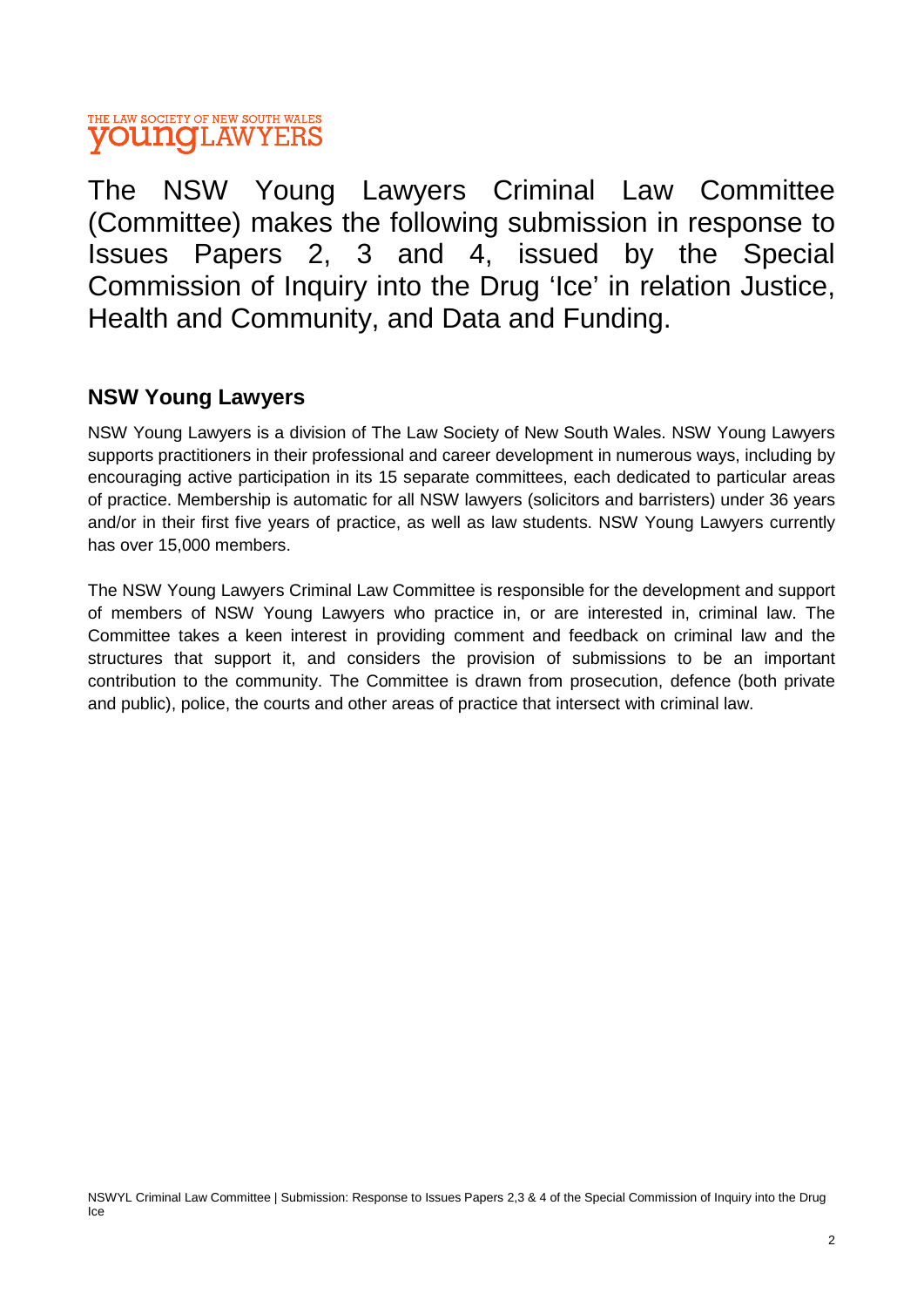## **Submissions in response to Issues Paper 2: Justice**

The following submissions respond to the specific questions posed in the Special Commission's Issues Paper 2.

## **Decriminalisation of prohibited drug offences in NSW**

## **2.1.10 Should NSW consider the legalisation and/or the regulation and control of the supply of ATS?**

The Committee does not support the legalisation of possession of amphetamine-type substances (**ATS**). Many of our Committee members are frequently confronted with the detrimental effect that these drugs have on users and the community more broadly. The Committee does however support some small steps, that would help support the rehabilitation of drug users and prevent them from incurring a lengthy criminal history for, what the Committee submits is best considered as, a health issue. Those steps are discussed below.

#### **2.1.1-2.1.5 Use of Penalty Infringement Notices ('PINs')**

The Committee supports the recent expansion of the Penalty Infringement Notice (**PIN**) scheme and urges its continuance. The prevalence of ATS in the community has resulted in a large number of users being charged with offences of possess or supply prohibited drug. Statistics prepared by the NSW Bureau of Crime Statistics and Research (**BOCSAR**) for the Special Commission of Inquiry, indicates that recorded incidents of amphetamine possession and supply rose 250% between 2009 to 2016. However, statistics prepared by the Judicial Commission of NSW reveal the majority of these matters do not result in a term of imprisonment or a good behaviour bond. These statistics indicate that 55.2% of offenders sentenced for drug possession by the Local Court received court-imposed fines while 28.4% received dismissals or bonds under s 10 *Crimes (Sentencing Procedure) Act 1999* (NSW). This is reflected in the BOCSAR statistics which show that 64% of offenders sentenced for possession of illicit drugs received a fine. Accordingly, the expansion of PINs can be expected to have a minor impact on the number of persons who suffer more serious penalties but will reduce the burden on the Local Court and support the rehabilitation of offenders.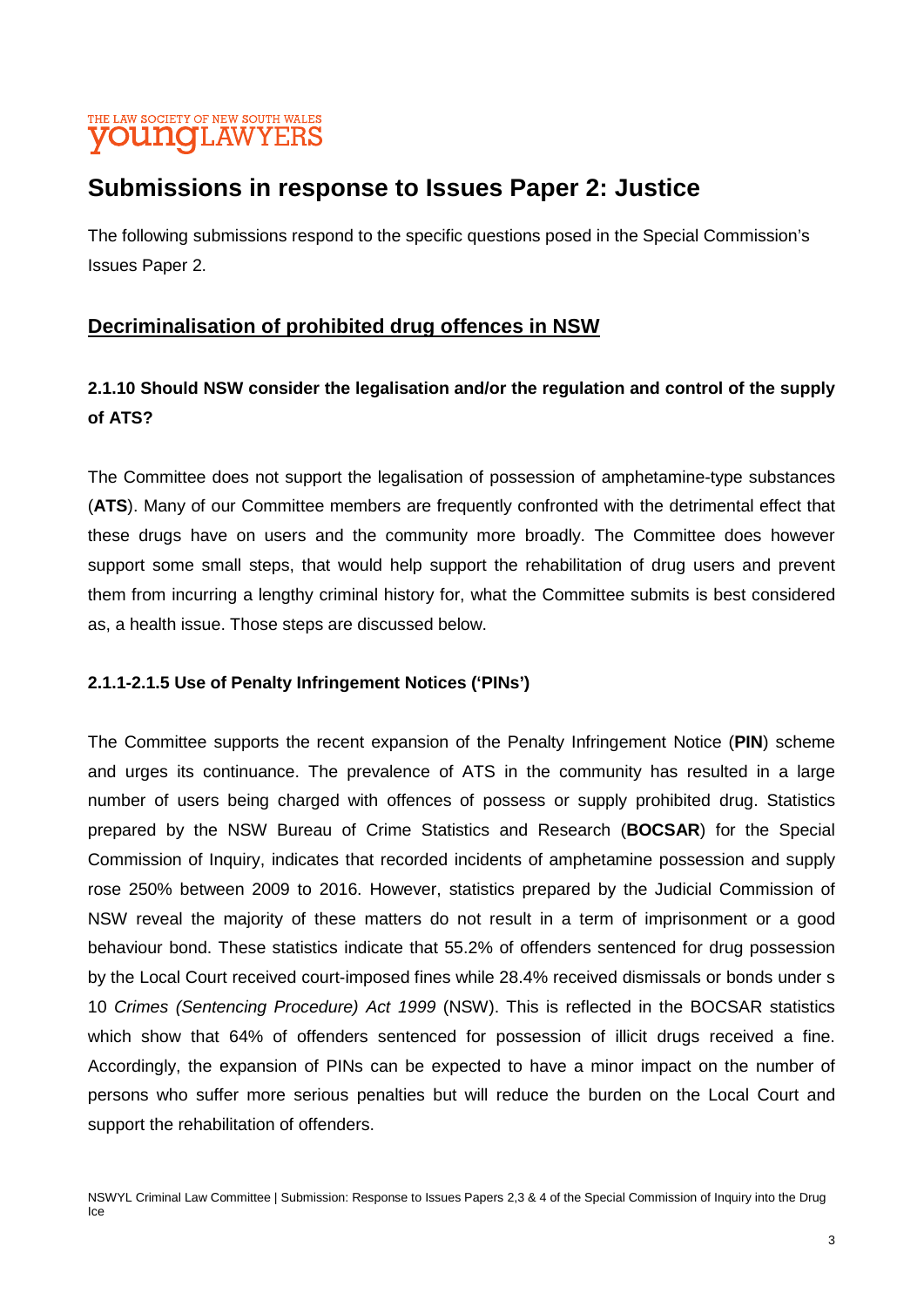While there has not yet been any data to confirm whether the recent expansion of the PIN scheme has freed up valuable court time and legal resources, the Committee submits the scheme would have such an effect, thereby enabling Courts and government funded organisations to deal with more serious types of offending.

The Committee notes that the imposition of PINs on impecunious substance users may be problematic and potentially futile, however supports their use where Work and Development Orders (**WDO**s) are imposed in circumstances where an offender fails to pay a PIN. The Committee submits that WDOs are an effective tool to encourage rehabilitation without being punitive. Numerous Committee members reported the positive impacts of WDOs on those issued with them. The Committee also notes the positive impacts of WDOs on the community generally.

The Committee strongly emphasises that there is a need for greater funding of and accessibility to rehabilitation services for drug users. Without these, the efficacy of PINs in protecting the broader community and supporting users is questionable.

## **2.1.12 What other innovative strategies should the Inquiry consider in relation to decriminalisation of ATS?**

The Committee supports the conduct of further research on the use of ATS and, depending on the findings, an amendment to the trafficable quantity of ATS. Anecdotally, many offenders report using up to 1.5 grams of methylamphetamine per day. As the trafficable quantity of methylamphetamine is 3 grams, a person carrying two day's supply of a personal dosage could be charged with 'deemed' supply.

#### **Substance testing and other innovative measures to reduce harm**

Although not responsive to one of the targeted questions, the Committee is supportive of the creation of drug testing centres for ATS. The deployment of such centres in high-volume nightlife locales and festivals is a rational way to reduce the harm that many ATS cause to the community, particularly young people. The success of the ACT 'pill testing' trial and the anecdotal evidence that it discouraged some festival-goers from taking the ATS that they carried suggests that these centres not only reduce harm but discourage risky behaviour.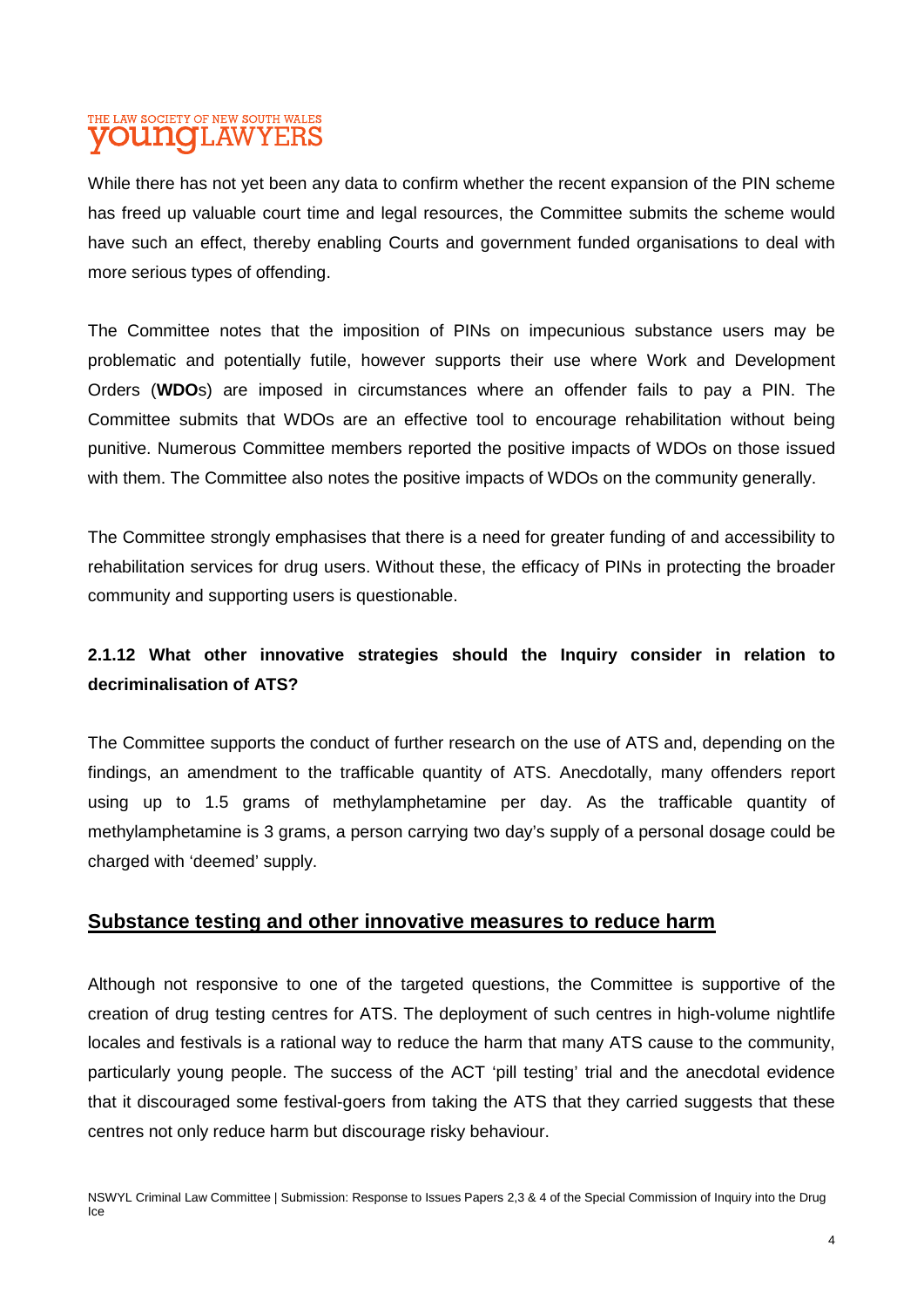#### **Impacts on the criminal justice system**

#### **2.3.1 What is the impact of ATS use on the criminal justice system?**

There is currently insufficient data to enable us to identify the impact of ATS use on the criminal justice system in isolation from the impact of the use of other prohibited drugs. Although the police record drug type for offences of possess or supply prohibited drug, a review of charges alone could not truly reflect the effect that ATS use has on the justice system. This is because of the interaction between ATS use and the commission of other offences, where often the link between them may not be established until subjective material is produced on sentence.

#### **2.3.2 What can be done to improve the way that the impact is recorded?**

The Committee suggests that an effective way to record this impact would be a quantitative survey of the work before a Court on a standard day. A review of Court files and submissions made would enable researchers to assess the overall effect of ATS use on the criminal justice system.

#### **Justice Strategies**

## **2.4.8 and 2.4.9 Are existing diversionary programs achieving positive outcomes for ATS users/ATS related Offending? Which diversionary programs have proven to be the most effective in NSW and in other jurisdictions?**

The Committee supports the expansion of the Drug Court and the Magistrates Early Referral Into Treatment Program (**MERIT**). Our members report these services have a positive impact on defendants who have accessed these services. In particular, the Committee supports the way in which the Drug Court incorporates evidence-led practices, including swift and certain sanctions, a key feature of the (**HOPE**) program.

Regional members of the Committee report difficulties in accessing the MERIT program. It is often the case that where the sentencing Court is not a part of the program, Magistrates are reluctant to adjourn matters to MERIT courts to enable access to that Program. Whilst the Committee recognises that this type of adjournment might overly burden MERIT Courts, the lack of access in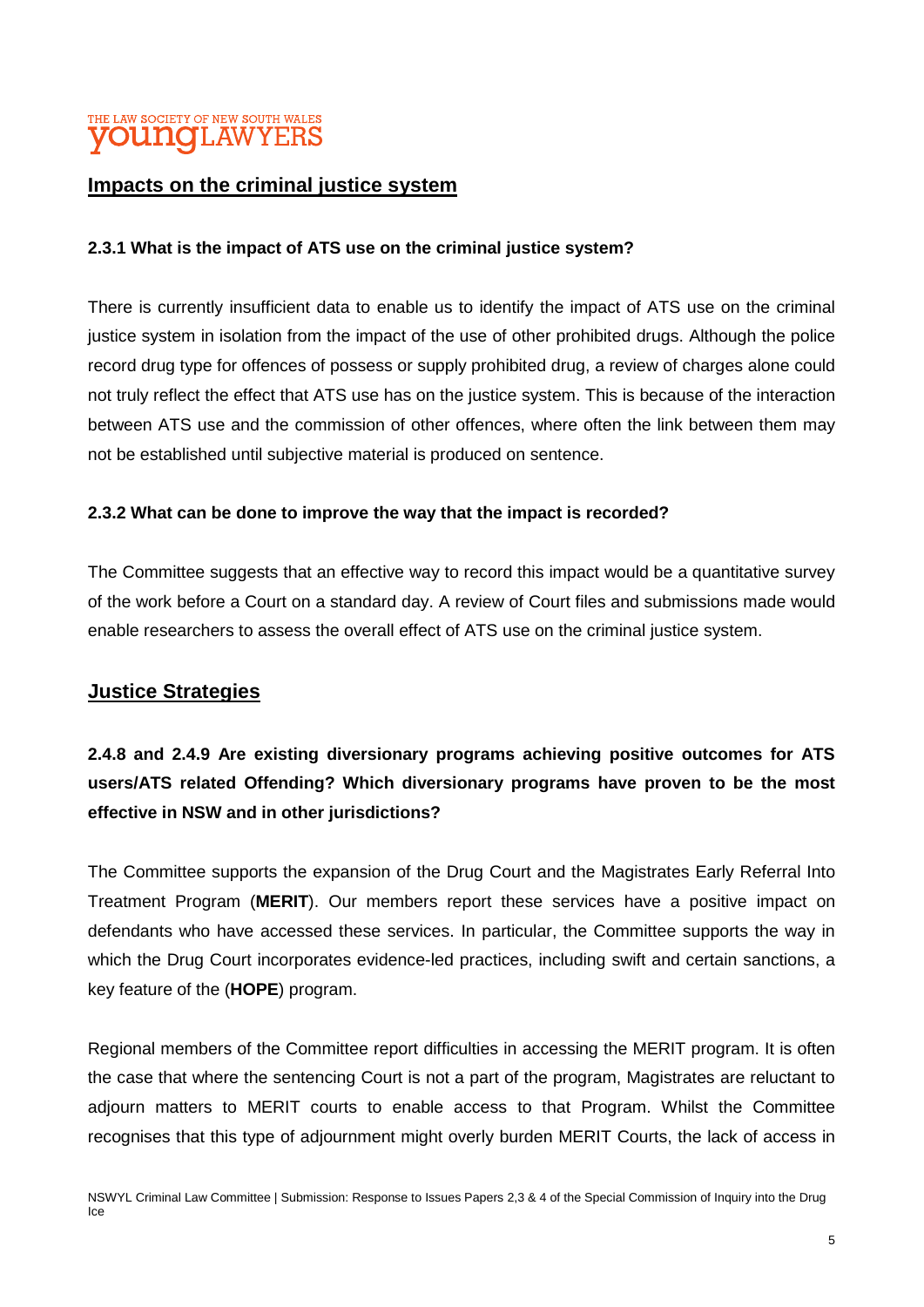regional areas disadvantages those defendants who are ATS users and does not promote their rehabilitation. This is particularly concerning considering the BOCSAR statistics prepared for this Special Inquiry which reflect a high level of use in the Far West, Orana, Murray and Riverina.

## **Submissions regarding rehabilitation**

The Committee submits that access to rehabilitation services should remain a focal consideration when determining the best approach for reform. Access to effective rehabilitation services will benefit not only ATS users, but also the wider community.

The Committee submits that Courts appear aware of the importance of rehabilitation and are often accommodating of it when they consider it would have a positive impact on the rehabilitation of an accused person or offender. For example, lengthy adjournments, bail, and orders pursuant to s11 of the *Crimes (Sentencing Procedure) Act 1999* (NSW) were reported to be granted with relative ease, though generally evidence is required by the court before such an order is made, for instance, written approval for admission to a facility.

Despite the positive reception of the Courts, many of our members reported facing difficulties when seeking access for people with ATS-dependence to rehabilitation services. This is often attributed to under-resourcing which results in lengthy waiting lists, communication difficulties with understaffed facilities and a lack of available services altogether.

Anecdotally, the following centres are commonly used but often have significant wait times: Calvary being between 4 and 8 months; Wayback between 2 and 4 months; Oolong between 2 and 3 months; and Orana between 2 and 3 Months. Although non-residential drug and alcohol services go some way towards filling this gap, the Committee submits they alone are unable to address the significant issues related to the use of ATS.

Many of our members described the requirement of complex and detailed admission procedures and checks being carried out before a person can gain a place in programs or facilities.

The Committee notes a constellation of factors amplified the difficulties described above and created an urgency in obtaining confirmation of admission and the corresponding court order. These factors include changing and unclear instructions from clients, clients experiencing

NSWYL Criminal Law Committee | Submission: Response to Issues Papers 2,3 & 4 of the Special Commission of Inquiry into the Drug Ice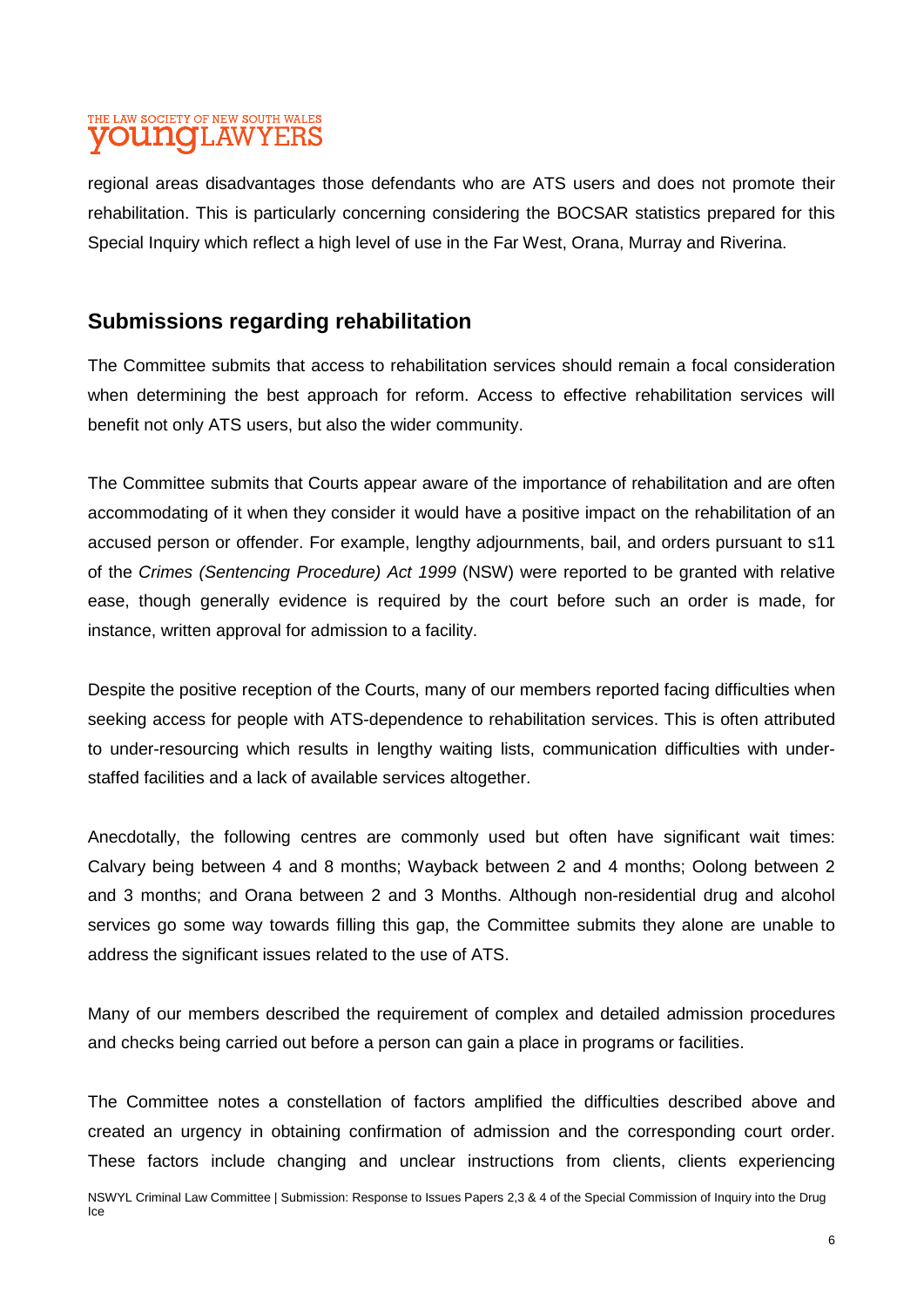withdrawal or mental illness that impedes obtaining instructions, homelessness of clients, difficulties in communicating with clients in correctional facilities on remand or awaiting appeals, and the reported general availability of ATS in correctional facilities, leading to relapse.

Of specific concern to the Committee is the availability of programs and facilities in regional areas, noting that people in regional areas are approximately 2.5 times as likely to use ATS as their city counter-parts. The Committee was heartened to see that the Inquiry's Issues Paper 3 notes the scarcity of residential rehabilitation in regional areas and their under-resourcing where they are available. The Committee further notes that many clients cannot access rehabilitation centres further away from regional centres due to not being able to self-fund travel to those centres.

The Committee takes some comfort from, and acknowledges, that the NSW Government supported, or supported in principle, 11 of the 12 recommendations of the 2018 NSW Parliamentary Inquiry into Drug Rehabilitation. However, the Committee submits that the \$4 million provided by the NSW government over 4 years from 2015 has not manifested sufficient rehabilitation services for regional NSW. The Committee notes that that funding ends this year, at which time the primary funding for regional facilities will return to block-funding grants. The Committee recommends that urgent action be taken on the 2018 recommendations and that funding be tied to actual levels of demand. The Committee recommends that the NSW Government guarantees at least 4 further years of targeted funding for rehabilitation programs and facilities in regional NSW.

Further, the Committee is concerned with the common structures of residential rehabilitation which have the effect of deterring ATS-dependent people, or increasing the likelihood of failure in completing the rehabilitation.

For example, committee members described the unavailability of rehabilitation facilities and programs that were able to effectively treat 'dual diagnoses' of complex mental illness and ATSdependence. As the Inquiry's Issues Paper 3 identifies, it is the common experience of committee members that:

...due to the physical and mental health comorbidities associated with drug use, detoxification often occurs in the mainstream health service system when patients present for acute ATS-related physical and mental health problems.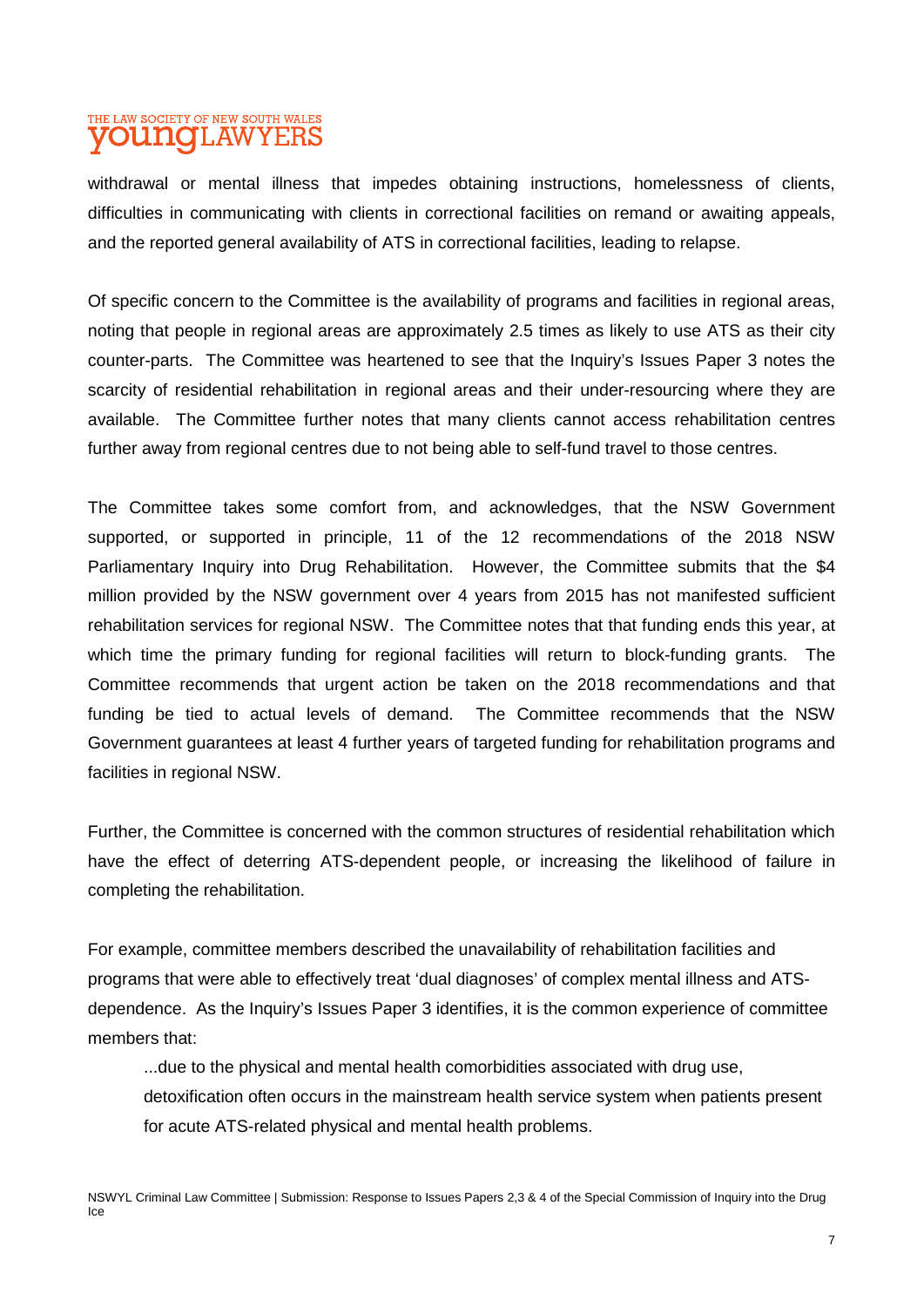The mainstream health service system does not support long-term residential rehabilitation following detoxification, and committee members described a gap in treatment for the ATSdependence following treatment of the presenting physical or mental health problems. Further, committee members reported a reluctance on behalf of rehabilitation facilities and programs to admit clients presenting with or following an acute physical or mental health problem, despite often being ATS-related. In the words of one committee member, "more often than not, residential rehabilitation simply cannot treat dual diagnoses despite their prevalence".

The Committee also notes the additional difficulty for female clients in accessing residential rehabilitation that prevents children from being accommodated. Committee members described experiences of female ATS-dependent clients not having adequate familial support to supervise children for the complete length of residential rehabilitation programs. The Committee was not aware of any facilities that permitted co-habitation of dependent children at residential rehabilitation facilities.

Although these barriers affect all accused persons applying for rehabilitation services, there are significantly greater barriers for clients applying for rehabilitation from custody. Our members reflect that the period on remand is the most effective time for accused people to access these services, having the assistance of a solicitor during the application process and permitting the Courts to mandate compliance with rehabilitation through bail conditions.

Previously, Drug and Alcohol Assessment Reports were ordered by the court in order to have persons in custody assessed for suitability to full time residential rehabilitation. The initial assessment was carried out in custody and facilitated by an arm of corrective services known as Service and Program Officers (**SAPOS**). It involved the person in custody meeting with a psychologist and then assessing their individual need for rehabilitation.

As at 2018, these reports could no longer be ordered by the Local or District Court; the Supreme Court stopped ordering these from 15 April 2019.

The most important part of this process was the role of corrective services as an intermediary between the client and the rehabilitation centre. They would make initial contact and organise an assessment, field admissibility issues and fill out applications. Once the assessment took place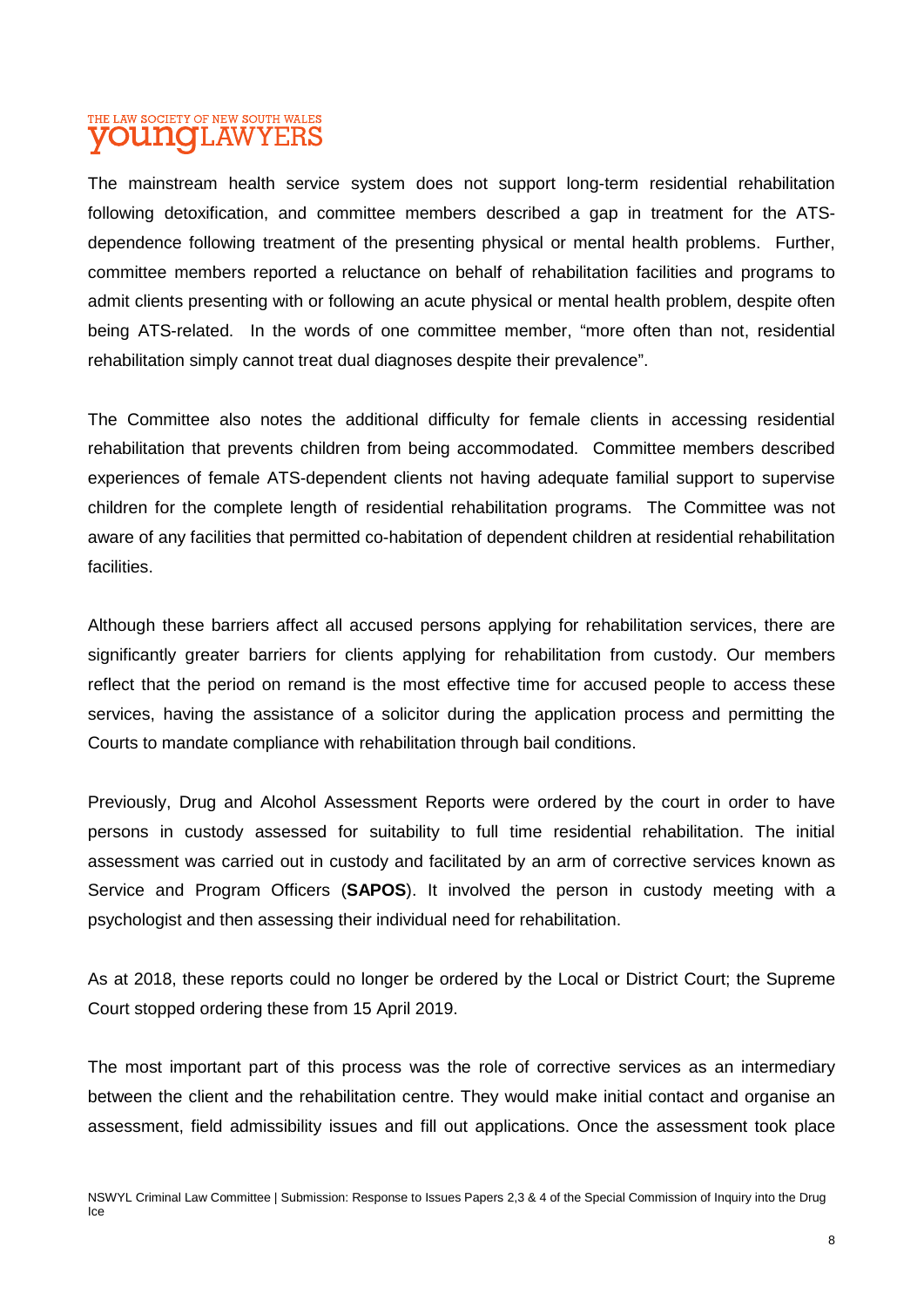they would assist by relaying information and updates about the application and forwarding relevant documentation to the rehabilitation centres.

Corrective Services can no longer organise any of the above. If a person in custody wants to attend rehabilitation they must personally make contact the centre. Immediate problems that arise are:

- Persons in custody have 6-minute increments on the prison phone system to make calls. The average rehabilitation assessment takes 15-30 minutes;
- Remandees do not have access to fax or email to send relevant documents to centres;
- Some prisoners are illiterate and unable to deal with the complexities of applications without the support of a SAPO;
- Prisoners are unable to make calls without money loaded onto their account, disadvantaging impecunious prisoners;
- Prisoners have no control over the prison system, muster or lock ins and are therefore often unable to meet their appointments;
- When phone calls are organised between the legal representation and persons in custody they are not given a pen or paper;
- Calls cannot be booked or facilitated for clients directly to rehabilitation centres under the *Justconnect* phone booking system that is used by ALS and Legal Aid solicitors, this prevents these organisations from directly organising assessments; and
- If something goes wrong, an appointment is missed or call does not go through, it can take several weeks to arrange a second appointment, significantly delaying bail applications.

Whilst family members and solicitors can make some applications on behalf of a person in custody, many rehabilitation centres will not provide a bed without a phone assessment from custody.

The inability to order such reports means that Courts are not able to make bail determinations with a complete understanding of the prospects of the accused person, but also creates a disparity in the system where persons in custody with underlying drug and alcohol issues are less able to access rehabilitative services than those in the community.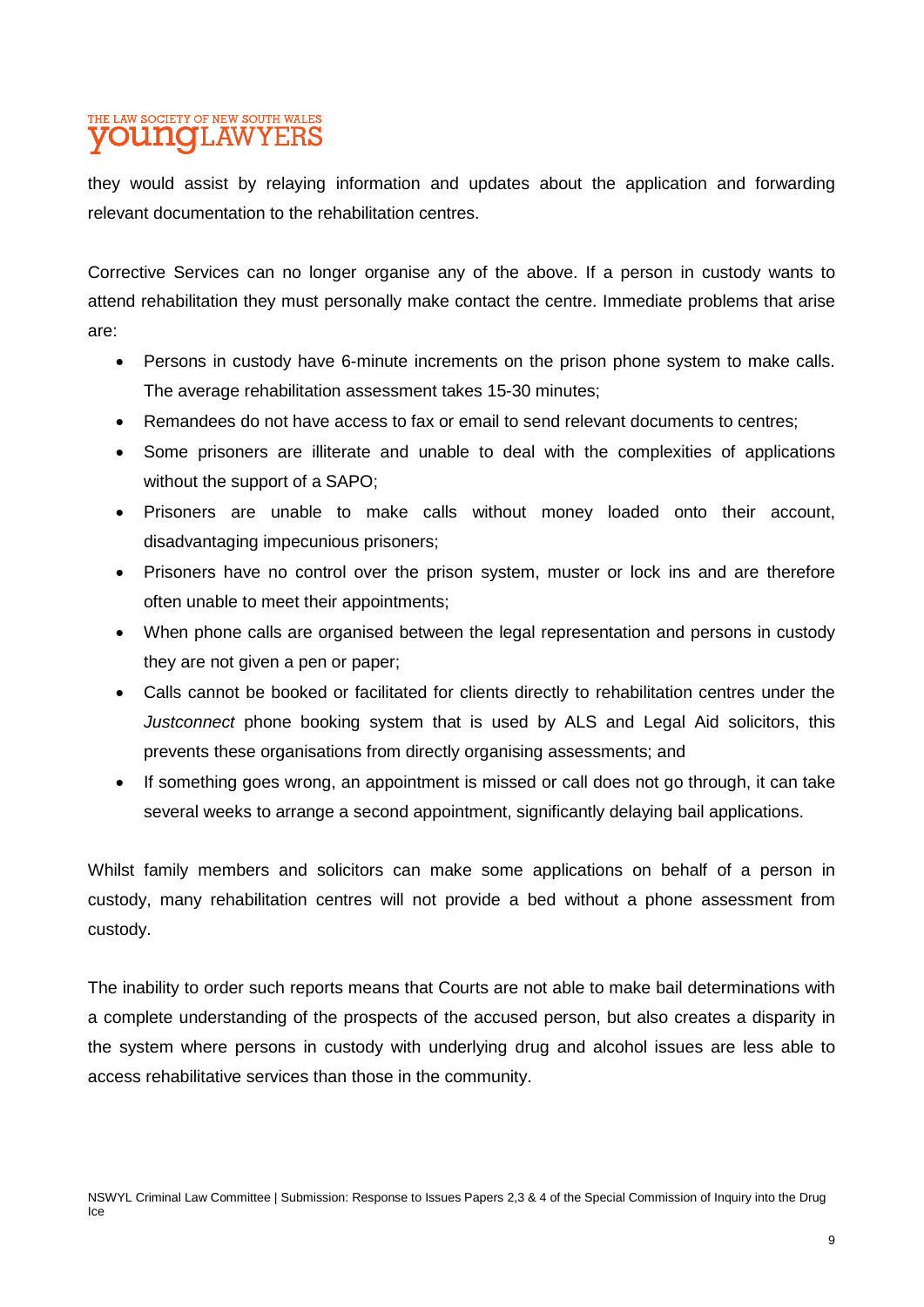The Committee submits that the re-introduction of Drug and Alcohol Assessment Reports and the creation and funding of further drug rehabilitation centres, are crucial to the NSW governments efforts in fighting ATS abuse.

In relation to rehabilitation the Committee makes the following recommendations:

- 1. Significant additional resources be allocated to the creation or expansion of rehabilitation programs and facilities;
- 2. Additional resources be concentrated on ensuring the availability of rehabilitation facilities and programs in regional areas;
- 3. The Inquiry consider reviewing the common admission procedures of facilities with a view to recommending a simplification, where possible, of the information and procedures required before an approval for admission is granted;
- 4. The allocation of resources to create innovative rehabilitation facilities and programs designed to:
	- a. accommodate dependent children; and
	- b. treat dual diagnoses; and
- 5. That resources by allocated to the Department of Corrective Services to enable them to recommence their organisational role in facilitating rehabilitation assessments.

### **Submission in response to Issues Paper 4: Data and Funding**

The following submissions respond primarily to question 4.1.2 posed in the Special Commission of Inquiry's Issues Paper 4 and relate mainly to data.

## **4.1.2 What new data sets need to be developed to inform appropriate policy development in relation to ATS use?**

The Committee notes and welcomes the data presented recently by BOCSAR to the Special Commission of Inquiry. That data notwithstanding, the Committee submits further data sets need to be developed to inform policy development.

Throughout the consultation conducted by the Committee, it became apparent that a lack of certain data impeded our ability to come to a firm view on the likely effectiveness of decriminalising ATS and the appropriate policing strategies. As a result, the Committee can only speculate on the likely

NSWYL Criminal Law Committee | Submission: Response to Issues Papers 2,3 & 4 of the Special Commission of Inquiry into the Drug Ice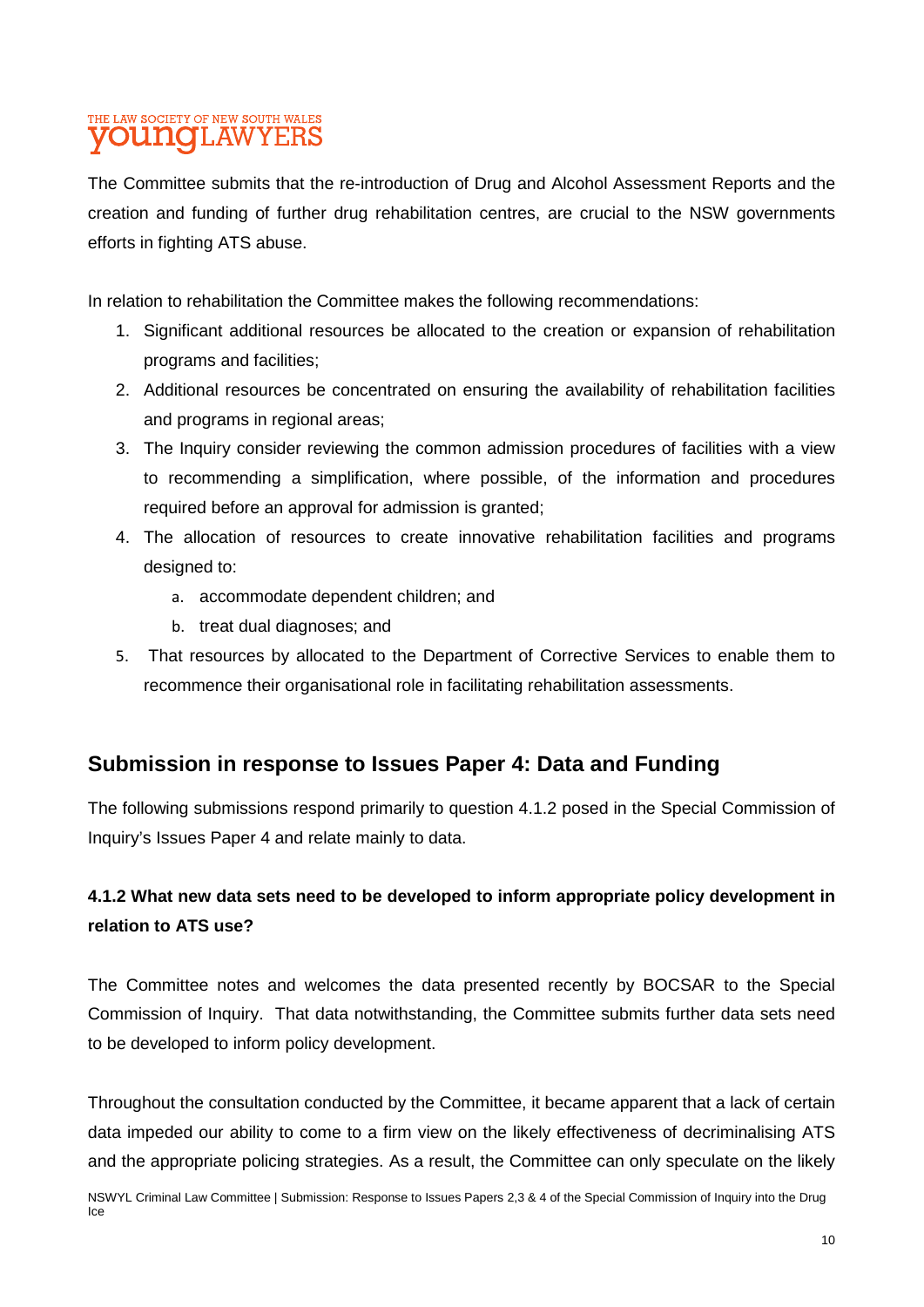populations affected by current criminalisation and policing strategies. Such speculation is primarily based on anecdotal evidence. The Committee submits this approach is an inadequate basis from which to form sound policy, particularly policies on decriminalisation given their capacity to have significant consequences.

For instance, as previously mentioned, the Committee is concerned that extending the use of PINs for ATS possession may adversely affect people from lower socio-economic backgrounds and result in "PIN build-up". This concern is based on the Committee's understanding that ATS possession is an offence more often committed by people from low socio-economic backgrounds. Accordingly, the Committee submits new data sets need to be developed in order to assist in determining whether ATS use is more common in low socio-economic populations or whether this conception is as a result of other phenomena, such as the difference in visibility of illicit drug possession between different socio-economic populations. The Committee further notes that the amendments to the *Criminal Procedure Act 1986* (NSW) are too recent to have produced insightful data on the effectiveness of PINs for drug possession generally. Accordingly, the Committee is reluctant to recommend an increase in the use of PINs for ATS possession, without raising concerns regarding PIN build-up.

Further, the anecdotal experiences of Committee members was that ATS possession is rarely charged in isolation. Offences of ATS possession committed by people from low socio-economic backgrounds were often accompanied by charges of property and violence offences. The Committee considers it highly unlikely that in such circumstance PINs will be issued.

The Committee notes that BOCSAR specifically disclaimed its criminal justice system data as capturing the actual prevalence of ATS use and possession. BOCSAR explained this was because the data is "influenced by policing priorities and law enforcement practices". Further, BOCSAR noted that ATS use and possession are unlikely to be reported by the public. Noting the Committee's concern outlined above that use and possession is more visible in lower socioeconomic populations as it is often detected by virtue of other concurrent offences (which themselves are more visible and more likely to be reported or policed in lower socio-economic populations), the Committee believes the current data on use and possession is likely to be significantly skewed. Relying on the current data to inform policy development would, in the Committee's submission, be likely to adversely affect vulnerable populations.

NSWYL Criminal Law Committee | Submission: Response to Issues Papers 2,3 & 4 of the Special Commission of Inquiry into the Drug Ice